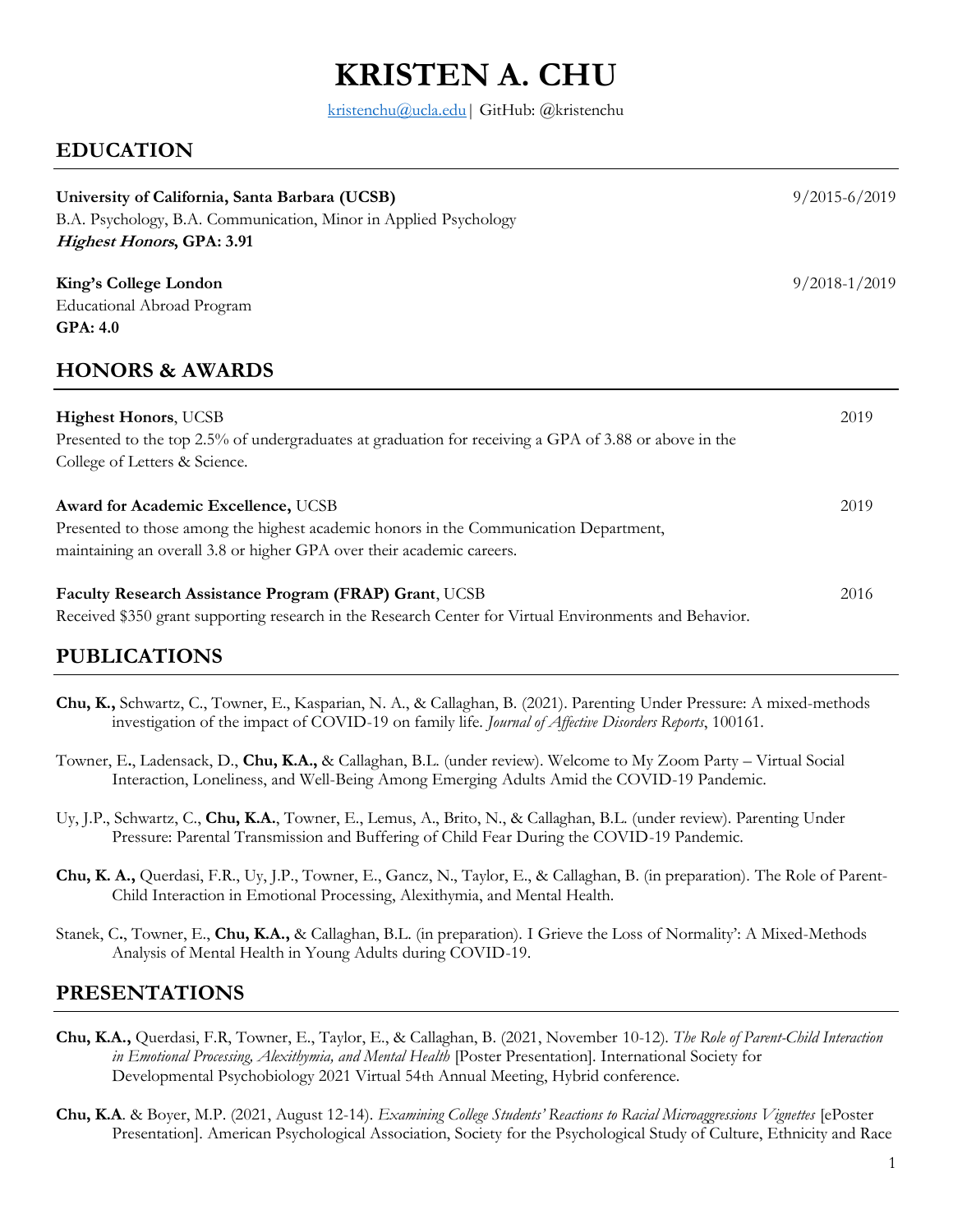(Division 45) 2021 Meeting, Virtual conference.

- Stanek, C., Towner, E., **Chu, K.A.,** Callaghan, B. (2021, June*). 'I Grieve the Loss of Normality': A Mixed-Methods Analysis of Mental Health in Young Adults during COVID-19* [ePoster Presentation]. EQuiP 2021, Virtual conference.
- **Chu, K.A.**, Schwartz, C., Towner, E., Kasparian, N., & Callaghan, B. (2021, April 9). *Parenting Under Pressure: a Mixed-Methods Investigation of the Impact of COVID-19 on Family Life* [ePoster Presentation]. Society for Research in Child Development 2021 Biennial Meeting, Virtual conference.
- Schwartz, C., **Chu, K.A.**, Towner, E., Lemus, A., Brito, N., & Callaghan, B. (2021, April 9). *Inducing and Buffering Pathways of Familial Distress During the COVID-19 Pandemic* [ePoster Presentation]. Society for Research in Child Development 2021 Biennial Meeting, Virtual conference.
- **Chu, K.A.**, Schwartz, C., Towner, E., Kasparian, N., & Callaghan, B. (2020, October 23). *Parenting Under Pressure: Emotional and Behavioral Reactions to COVID-19 in Parents and Children* [ePoster Presentation]. International Society for Developmental Psychobiology 2020 Virtual 53rd Annual Meeting, Virtual conference.
- Schwartz, C., **Chu, K.A.**, Towner, E., Lemus, A., Brito, N., & Callaghan, B. (2020, October 22). *Inducing and Buffering Pathways of Familial Distress During the COVID-19 Pandemic* [ePoster Presentation]. International Society for Developmental Psychobiology 2020 Virtual 53rd Annual Meeting, Virtual conference.
- \*Ahmbi, S., **†Chu, K.A.**, Concepcion, M.C., Irodistan, A. (2019, May 5*). Depression in the Asian American/Pacific Islander Community* [Conference presentation]. UC Santa Barbara's 4th Mental Health Conference, Goleta, CA, United States.
- **\*Chu, K.A.**, Concepcion, M.C. (2019, May 5). *High Context Communication and Mental Health* [Conference presentation]. UC Santa Barbara's 4<sup>th</sup> Mental Health Conference, Goleta, CA, United States.
- **\*Chu, K.A.,** Concepcion, M.C., Irodistan, A. (2018, May 5). *Mental Health and the Asian American Pacific Islander (AAPI) Community* [Conference presentation]. UC Santa Barbara's 3rd Mental Health Conference, Goleta, CA, United States.
- **\*Chu, K.A.** & Ding, A. (2017, April 23). *Exploring the Role of Family in Asian American/Pacific Islander Mental Health* [Conference presentation]. UC Santa Barbara's 2nd Mental Health Conference, Goleta, CA, United States.

\*Indicates clinical focused talk or presentation †Indicates presenting author when not first author

## **RESEARCH EXPERIENCE**

#### **LAB MANAGER/STAFF RESEARCH ASSOCIATE 02/2020 – Present**

University of California, Los Angeles – Department of Psychology Brain and Body Lab (PI: Dr. Bridget Callaghan) *General Duties*

- Hiring, managing, and training team of 23 Research Assistants in participant recruitment, data collection, and data management of multiple research studies
- Consistently mentoring 3 undergraduates through independent research projects and poster presentations
- Fostering open science through the management of public OSF channels and GitHub repositories, developing and updating shared study protocols written in R Markdown for 5 studies
- Developing IRB project submissions and managing amendment modifications
- Budgeting and managing both intramural and federal grants

#### *Parenting Under Pressure Study (4/2020-12/2020)*

• Co-developed and coordinated online study aimed at examining the impacts of the global pandemic on families, caregivers, and children  $(N = 324)$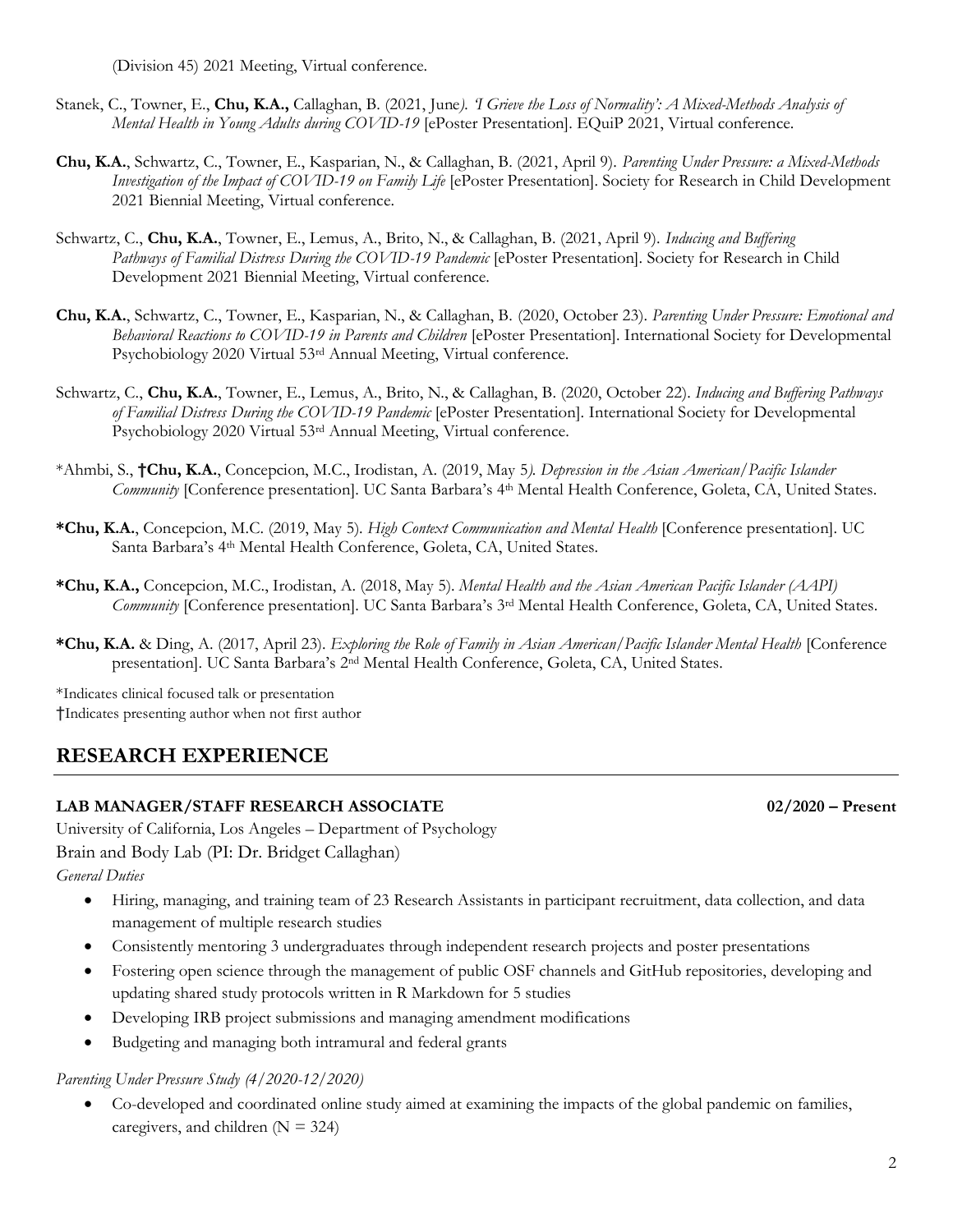- Wrote IRB, wrote study protocols, collected, and analyzed quantitative and qualitative data
- Programmed REDCap surveys with advanced branching logic offered in both English and Spanish versions, collected data from 377 caregivers online, and preregistered mixed-methods analysis plan [\(https://osf.io/ka7qf\)](https://osf.io/ka7qf) and quantitative analysis plan [\(https://osf.io/c3epj\)](https://osf.io/c3epj)
- Utilized thematic analysis to code and analyze parent and child qualitative responses about COVID-19; engaged in mixed methodology mapping highly endorsed qualitative themes onto quantitative measures, cleaning and analyzing data using R (**see published paper and poster**)

### *Mind, Brain, Body Study (ongoing)*

- Study coordinator for NIH-funded three-year longitudinal study examining the impacts of early life adversity on memory and emotional development of  $N = 150$  children and adolescents aged 6-16
- Organizing large scale community outreach events for recruitment and retention of both typically developing children and children who have experienced early life adversity
- Screening, scheduling, enrolling, and consenting children, adolescents, and parents, writing study protocols, training and overseeing research study staff
- Collecting physiological data (Electrocardiogram (ECG), Galvanic Skin Response (GSR), Electrogastrogram (EGG)); collecting and storing biological samples (hair, saliva, stool, and dried blood spot), administering intelligence tests and clinical interviews
- Developing study protocols viable for transition of in-person study procedures to virtual study procedures (including remote collection of biological samples, behavioral tasks, recorded behavioral interactions, and survey data) post COVID-19
- Creating and designing [Lab newsletter](https://brainandbodylab.psych.ucla.edu/newsletter/) for participant engagement and retention in longitudinal study
- Programming associative memory tasks using Gorilla; coordinating collection of behavioral task data from  $N = 71$ participants through the UCLA Subjects Pool for validation of the behavioral task
- Coding data scoring, cleaning, and analysis scripts in R

#### *Other*

• Pre-processing and analyzing resting state fMRI data (seed-based amygdala-prefrontal cortex functional connectivity) using the FMRIB Software Library (FSL) for a large longitudinal cohort study (Growing up in Singapore Towards healthy Outcomes [GUSTO]) examining the impacts of early life stress on child brain development and mental health

### **RESEARCH ASSISTANT 07/2019 –02/2020**

University of California, Los Angeles – Department of Psychology Anxiety and Depression Research Center (PI: Dr. Michelle Craske) *Behaviour Research and Therapy*

• Assisted a peer-reviewed scientific journal focused on cognitive, behavioral, and physiological approaches to the understanding of emotional and behavioral disorders in prevention and treatment

### *RISE Study*

- Managed data for study evaluating the effects of a computer-based treatment in reducing symptoms of social anxiety in employment settings and increasing employment success
- Scored, entered, and managed data for the Mini-International Neurospcyhiatric Interview (M.I.N.I.) and the Structured Clinical Interview for DSM-5 (SCID)
- Scheduled participants and maintained participant records

### *Fear Generalization Study*

• Trained in behavioral sessions administering physiological equipment (ECG, GSR, eye-tracking)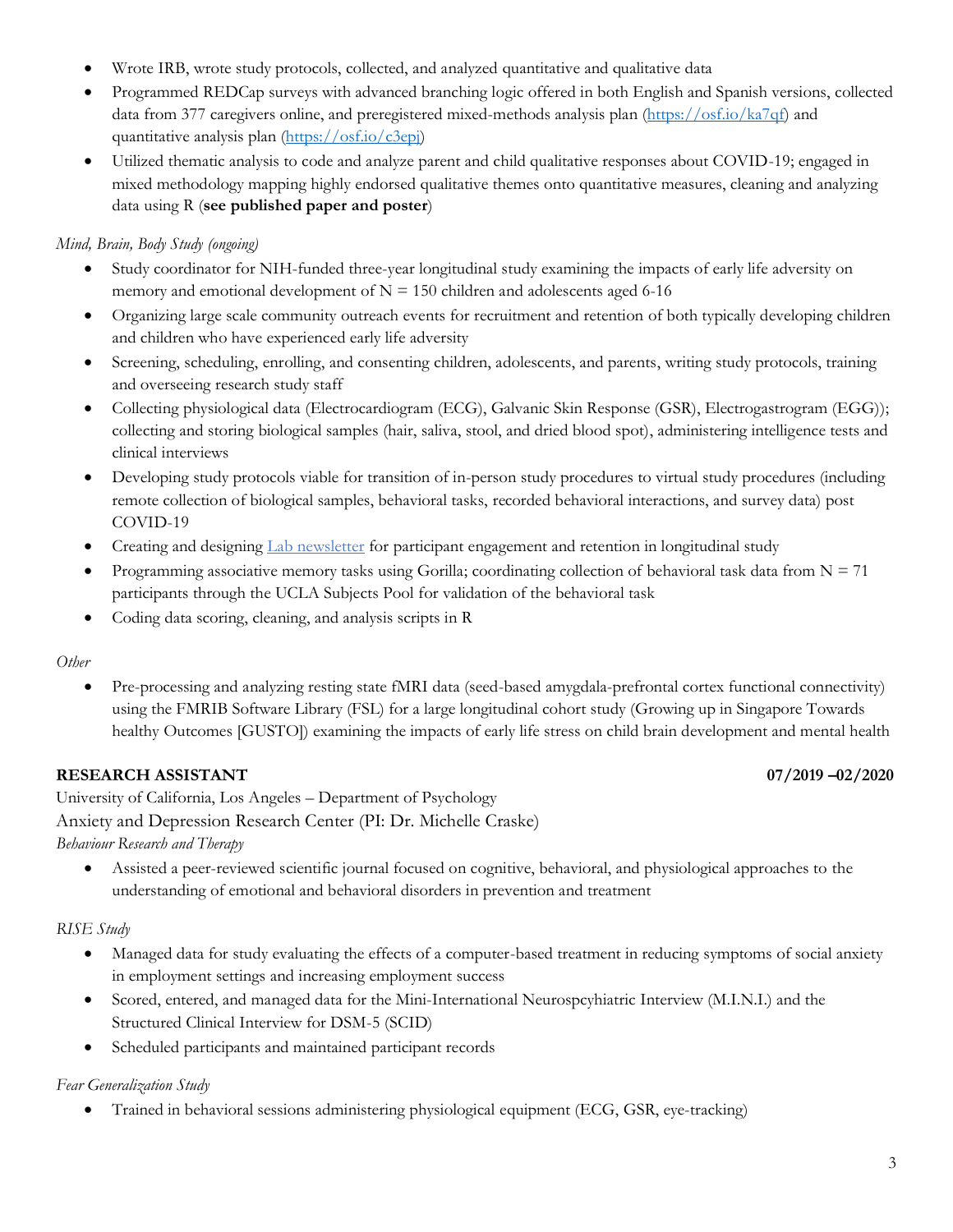### **INDEPENDENT RESEARCH PROJECT 01/2019 –07/2019**

University of California, Santa Barbara – Department of Psychology (PI: Dr. Shelly Gable)

- Spearheaded development of online study examining emotional reactions to microaggression narratives in college students
- Created IRB proposal, programmed survey on Qualtrics, collected data from 152 through the UCSB subjects pool, actively involved in data cleaning and quantitative analysis using SPSS

### **STRATEGY AND DESIGN INTERN 06/2018 – 08/2018**

HopeLab, San Francisco, CA

- Brainstormed development of digital mental health product at HopeLab, a company and 'social innovation lab' creating behavior-change technology supporting teens and young adults
- Contributed to development of digital mental health product related to loneliness and wellbeing in young adults as part of an interdisciplinary strategy, research, and design team transforming scientific research into product ideation
- Researched and analyzed thorough report on Generation Z to inform product on target population and mental health trends, presenting companywide including senior executives

#### **RESEARCH ASSISTANT 01/2018 – 08/2018**

University of California, Santa Barbara – Department of Counseling, Clinical, and School Psychology Positive Psychotherapy Process Lab (PI: Dr. Collie Conoley)

• Worked closely with PhD student Evelyn Plumb on her research project examining multicultural competency in cross-cultural therapy experiences by incorporating Consensual Qualitative Research (CQR) processes to transcribe, code, and analyze qualitative interview data

#### **RESEARCH ASSISTANT 03/2018 – 06/2018**

University of California, Santa Barbara – Department of Psychology Self & Social Identity Lab (PI: Dr. Brenda Major)

- Consented participants and administrated questionnaires in a longitudinal study examining risk, resilience, health, and wellbeing in students' transition to college
- Collected blood pressure, dried blood spot, and anthropomorphic measurements from participants

#### **MARKET RESEARCH INTERN 07/2017 – 09/2017**

Yoobi, El Segundo, CA

• Analyzed company competitors by researching call-to-actions on website, email, and social media content to identify marketing strategies; developed and presented a research project showcasing a market strategy on company target populations to senior marketing executives

#### **RESEARCH ASSISTANT 03/2016 – 06/2017**

University of California, Santa Barbara – Department of Psychology

Research Center for Virtual Environments and Behavior (PI: Dr. Jim Blascovich)

- Worked closely with PhD student William Ryan on his research project investigating elements of the selfdetermination theory coming out stories from members of the LGBTQ community
- Collected physiological measures of impedance, ECG, GSR, blood pressure, and respiration while conducting structured interviews recounting coming out stories from over 40 participants
- Transcribed and quantitatively coded qualitative interview data